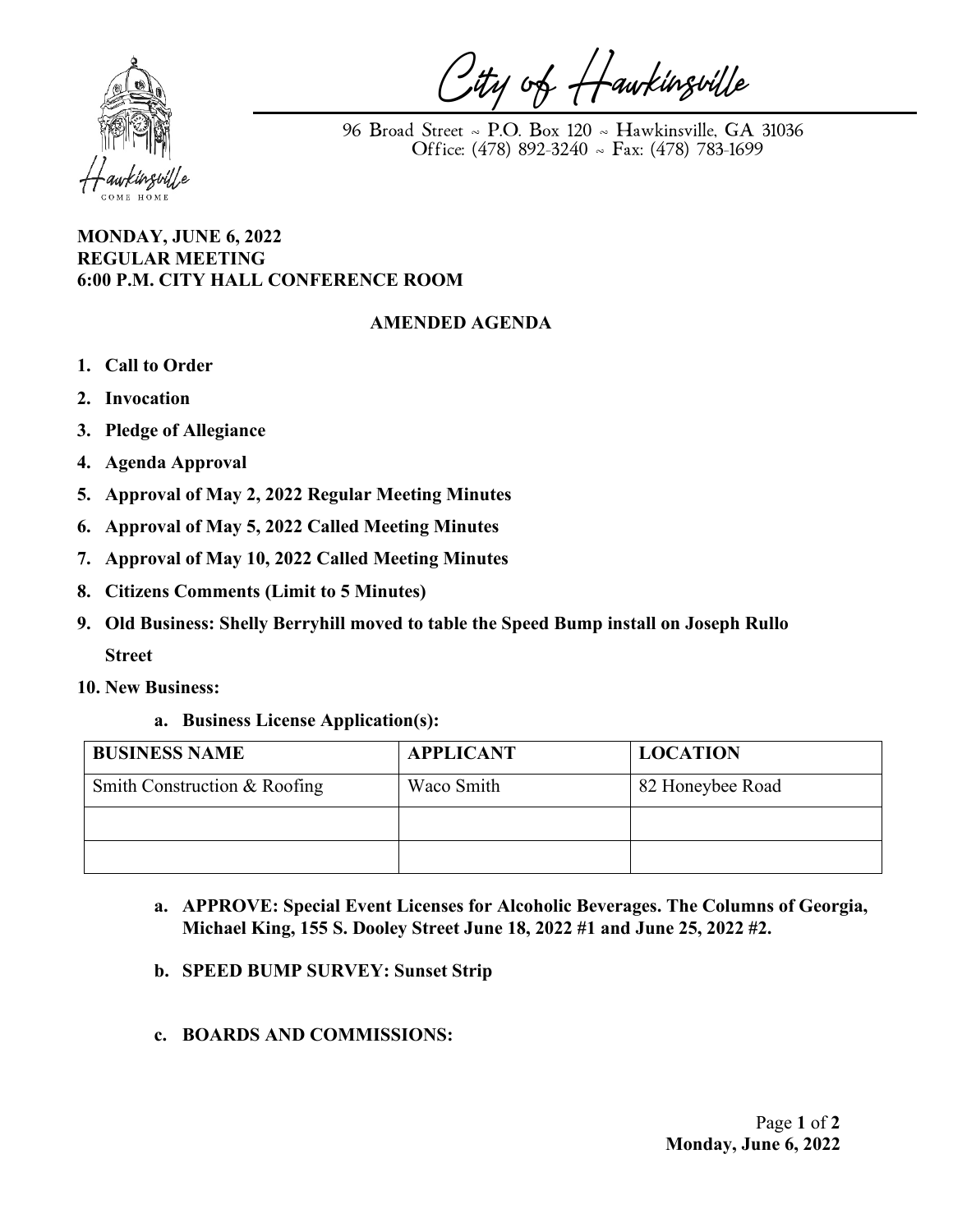**Recreation Board: Todd Coley's term expires in July of 2022. He would like to be reappointed.**

**Planning and Zoning Board: Clifton Pritchett's term expires in July of 2022. He would like to be reappointed.**

**Library Board: Nicole Lawson, Staci Vickers and Bob Krueger's terms expire in July of 2022. They would all like to be reappointed.**

**Historical Preservation Commission: Len Robertson's appointment will expire in July of 2022. He would like to be reappointed.**

- **d. FYE 06/30/2021 Budget Amendments**
- **e. TMT Utilities Contract – Broad Street Water Main Extension**
- **f. Utility Rate Increase**
- **g. Engineering Firm for the 2023 CDBG – Presented by Joe Black with the Middle Georgia Regional Commission**
- **h. Waste Water Compliance Reporting**

- **11. City Manager Report**
- **12. Economic Development Report**
- **13. Chamber of Commerce Report**
- **14. Archway Report**
- **15. Commission Comments**
- **16. Executive Session: If Needed**
- **17. Adjourn**

*Individuals with disabilities who require certain accommodations in order to allow them to observe and/or participate in this meeting, or who have questions regarding the accessibility of the meeting or the facilities are*